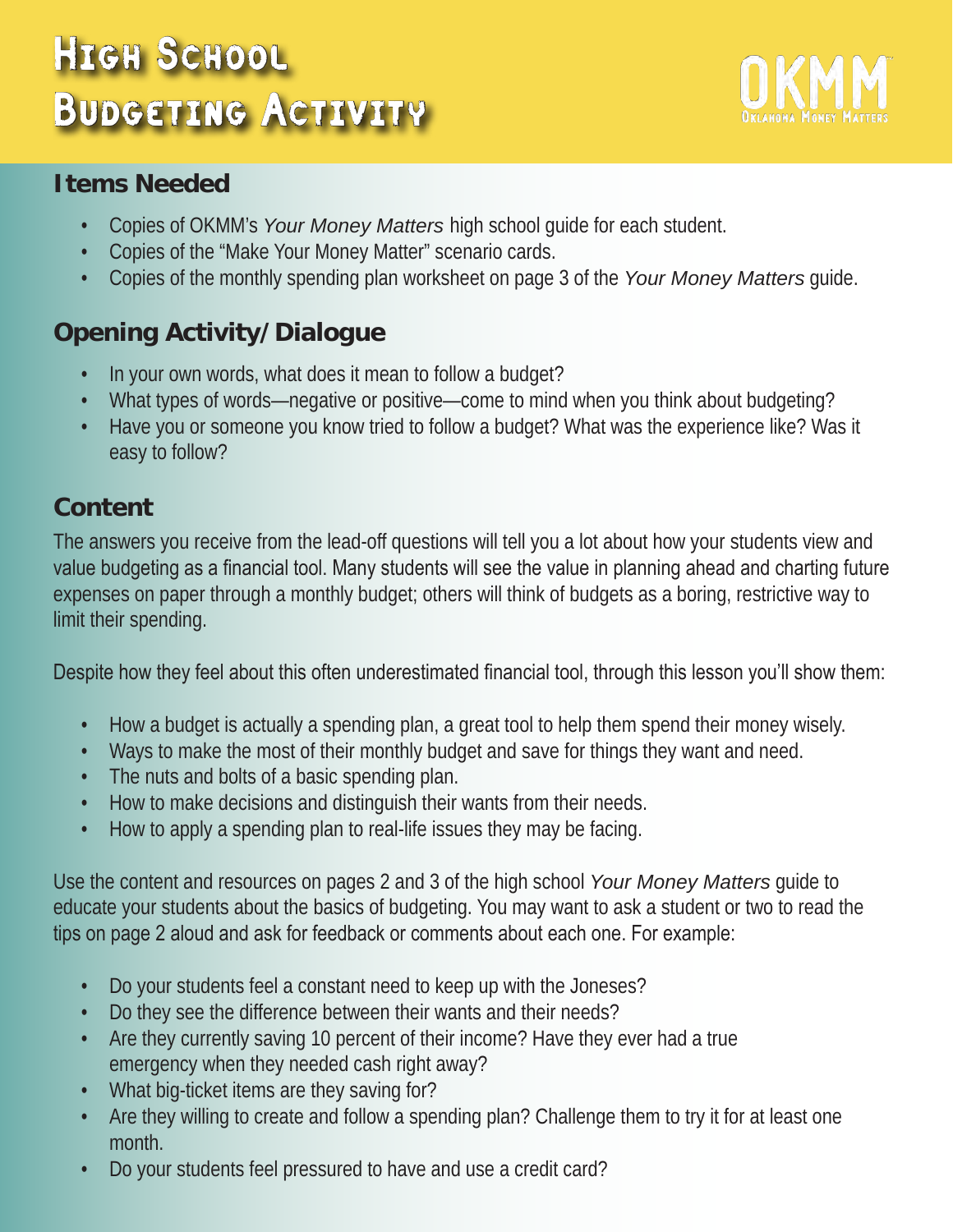## **Application**

Now that your students are familiar with the basics of budgeting, divide them into small groups and distribute the "Make Your Money Matter" scenario cards and a copy of the spending plan on page 3. Using the information provided on the cards, give your students time to create a budget that fits each individual's specific needs. Once finished, have a team representative read the scenario and tell the class about the budget they developed. Ask class members to offer suggestions and ideas to create a better spending plan for the individual.

## **Make Your Money Matter Scenario Cards**

## *Scenario 1:*

Travis is a high school junior and lives with his mom and dad in southwest Oklahoma. He goes to a rural school and is very active in several extracurricular programs and sports. His parents bought a new vehicle last year, so they passed down their old car—which is paid for—to Travis and also cover his insurance cost.

Travis drives 12 miles round trip to school and then another 20 miles round trip to work four days each week at a local grocery store, where he works 25 hours per week and makes \$7.50 per hour. Out of his paycheck, he is responsible for his own gas, clothes, entertainment and school expenses. Plus, he must cover half of his cellphone bill. Travis is saving for his senior pictures, which he'll take this upcoming summer. He plans to attend a local junior college and live at home, so his parents have agreed to pay for his books and tuition.

What might Travis' spending plan look like?

#### **Teacher Notes/Comments:**

There's no right or wrong budget for Travis; you may want to point out that spending plans aren't one-size fits all. Depending on special situations and needs, everyone's spending plan will look a little different.

A few things to note:

- Did your students think about taxes? Net pay, not his monthly gross pay of \$750, is needed when developing his spending plan. Let's assume he's in the 20 percent tax bracket and his net pay is \$600 per month.
- Regarding savings, Travis should be saving at least \$60 each month toward his short-term goal, which is his senior pictures. Do your students have at least 10 percent allotted to this category?
- Did your students assign every dollar or do they have funds left over?

#### *Scenario 2:*

Lindsi attends school in the Oklahoma City metro area and lives within walking distance to school and work. Her best friend, Karen, has a car, so right now she has no need for transportation. She would, however, like to save up to buy a used vehicle before she heads to college in three years.

It's summertime and Lindsi is working 30 hours each week at a local clothing store and babysits on Friday and Saturday nights for couples in her neighborhood. She makes \$60 per week babysitting and \$180 per week at the retail store.